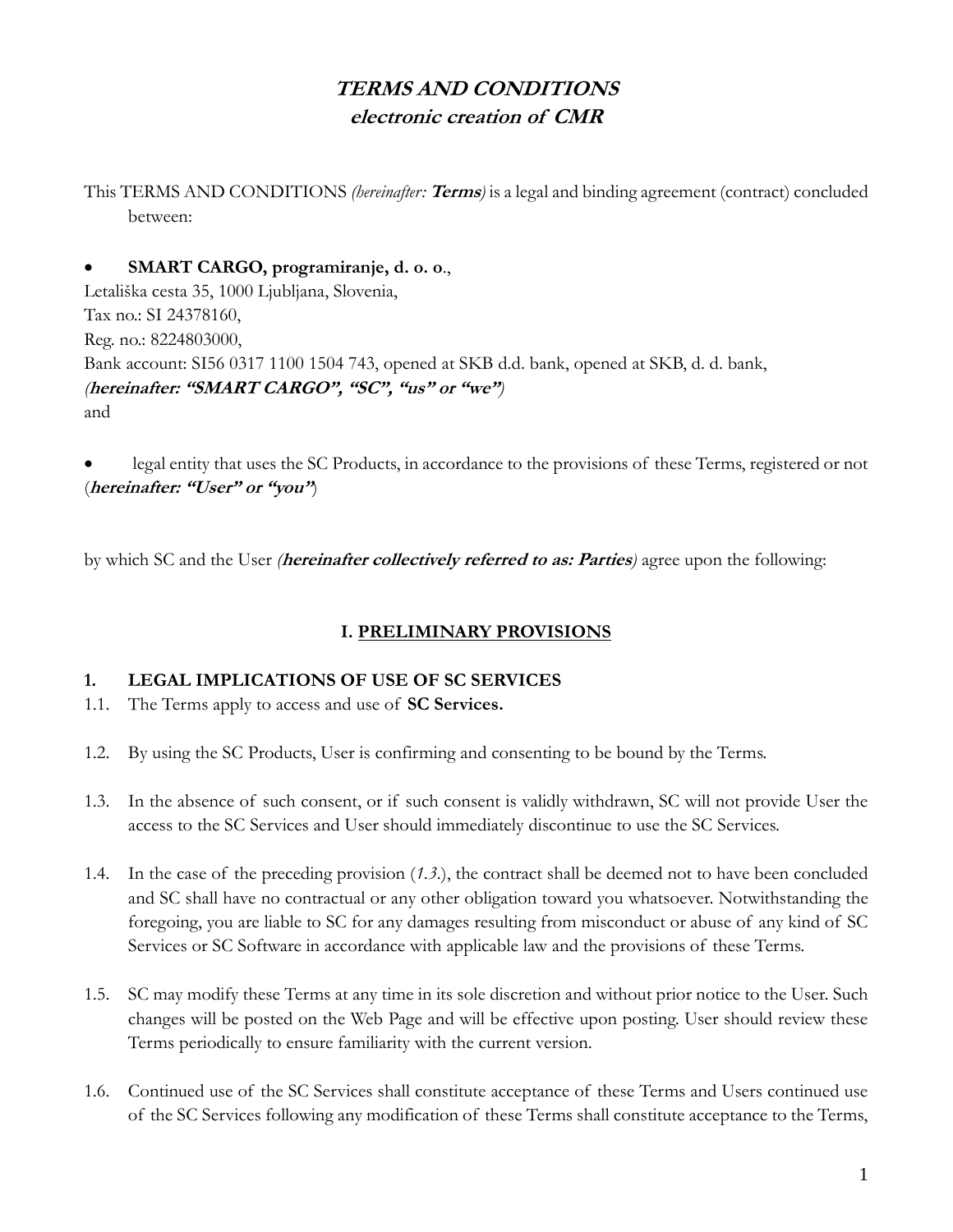as amended. If User does not agree to the changes, he must discontinue use of the Services. User should read the entire Terms carefully before using the SC Services.

# **2. DEFINITIONS AND INTERPRETATIONS**

- 2.1. Terms used in these Terms shall have the following definitions:
- **Agreement/Terms:** means a legally binding contract constituted between Parties under the provisions of these Terms.
- **Intellectual Property:** any patent, copyright and related rights, registered design, unregistered design right, trademark, domain, source code, images, corporate name, *sui generis rights*, know-how or other industrial and intellectual property or similar right (registered or not registered) owned or used by SC together with any current applications for any registrable items mentioned beforehand.
- Parties: refers to User and SC collectively.
- **Personal Data:** means any information relating to an identified or identifiable natural person; an identifiable natural person is one who can be identified, directly or indirectly, in particular by reference to an identifier such as a name, an identification number, location data, an online identifier or to one or more factors specific to the physical, physiological, genetic, mental, economic, cultural or social identity of that natural person;
- Platform: interface which provides the Services to Users via SC Software on the website: smartcargo.net;
- **Privacy Policy:** means the document that contains information about how SC collects, uses and shares Personal Data and is attached to Terms (via hyperlink) as an integral part of these Terms.
- **SC Services:** services provided by SC on the website: smart-cargo.org.
- **SC Software**: represents all mobile apps available through "app stores" or installed directly, web application on the Website (Platform), test counterparts and other software of SC.
- **SMART CARGO/SC:** means SC, its related companies and subsidiaries, affiliates and their officers, employees or agents.
- **Transport Documentation:** means the aggregate term for the following transport documents:
	- **CMR:** means the international consignment note in physical form as is defined by the CMR Convention.
	- **eCMR:** means Electronic consignment note, which is a consignment note issued by electronic communication by the carrier, the sender or any other party interested in the performance of a contract of carriage to which the Convention applies, including particulars logically associated with the electronic communication by attachments or otherwise linked to the electronic communication contemporaneously with or subsequent to its issue, so as to become part of the electronic consignment note as is defined in Article 1 of the Protocol and governed by it.
- User: any legal entity that uses the SC Services.
- **Website:** Website located on the following domain: [https://smart-cargo.org,](https://smart-cargo.org,/) including relating subdomains, other SC powered sites, the SC mobile applications, any available SC APIs, and all other related services, websites, applications, and similar tools which serve as a link or host the SC Software or facilitate the use of the latter.
- 2.2. In these Terms a reference to: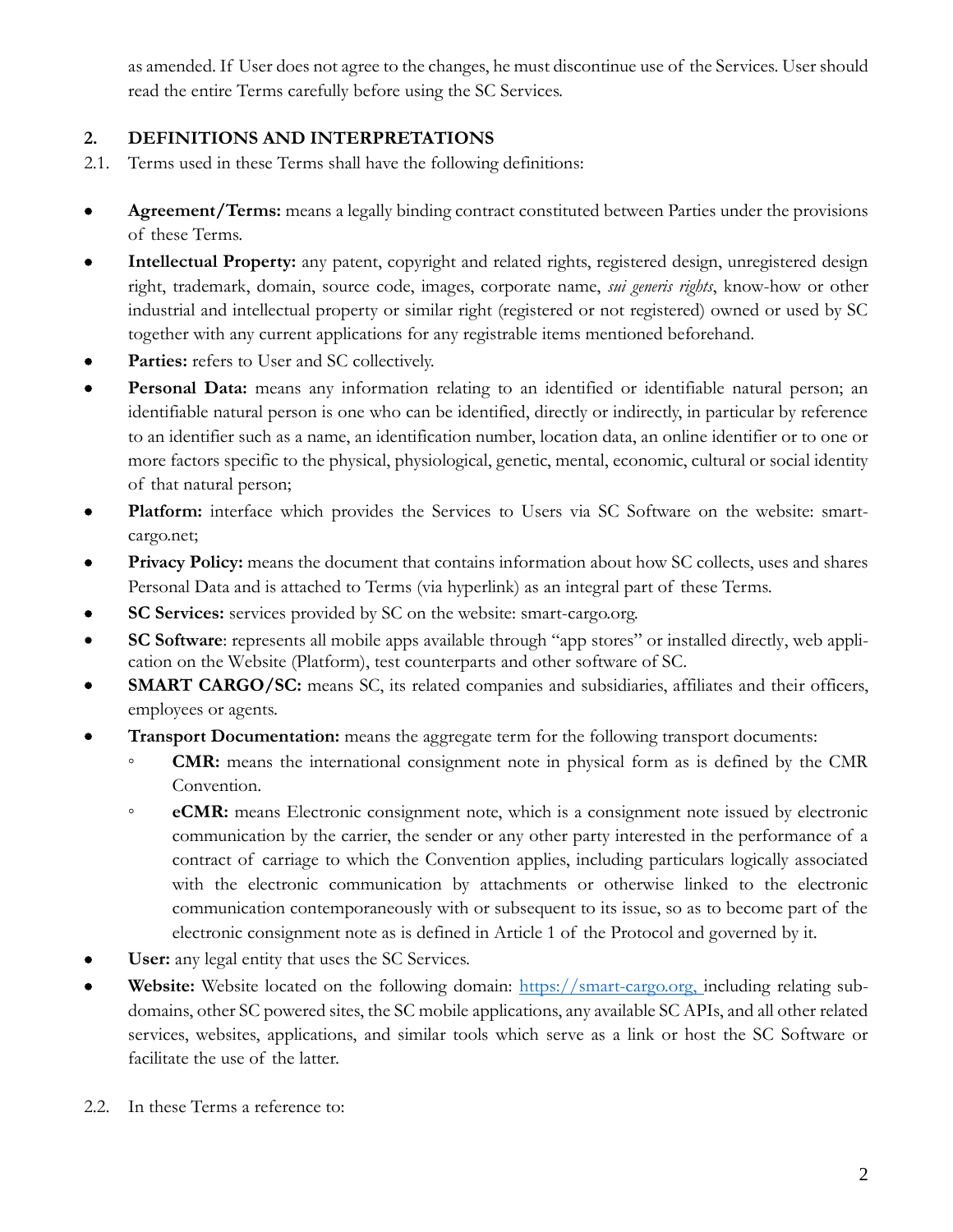- a word importing one gender shall (where appropriate) include any other gender and a word importing the singular shall (where appropriate) include the plural and vice versa; and
- any statute or statutory provision includes, except where otherwise stated, the statute or statutory provision as amended, consolidated or re-enacted and includes any subordinate legislation made under the statute or statutory provision (as so amended, consolidated or re-enacted).

### **II. GENERAL**

### **3. REGISTERED USER**

- 3.1. With using the services, you agree and warrant to/that:
	- be bound by these Terms,
	- promptly notify SC if any security breaches related to the User are discovered;
	- take responsibility for all activities that occur and accept all risks of any authorized or unauthorized access.

### **4. USER**

- 4.1. This Terms shall be legally binding for every User, registered or not, that uses the SC Services unless otherwise provided for in these Terms.
- 4.2. Users, that want to use full functionality of SC software must register on the Platform, available on website: smart-cargo.net.

### **5. SCOPE AND NATURE OF SC SERVICES and E-CMR**

- 5.1. The free version of creation of the CMR document does not represent the full version of the eCMR functionality which is on the Platform. User must create an account on the Platform to conclude contracts with other Users and use the full functionalities of eCMR documents.
- 5.2. The free version on this website only represents a digital form and creation of the CMR document for the User.
- 5.3. It is important that you note that SC is not a contracting party between users, nor does the user establish any rights, obligations or liabilities, contractual or otherwise, in relation to SC. SC is not a party to any agreement made between users via SC services. As a result, SC has no control over the performance, or any other legal aspects of relevant contracts concluded. The relevant contract is governed in accordance with the relevant national or international regulations, to applicability of which SC has no influence on.
- 5.4. SC is not responsible and shall not be held liable for any damages or claims of any kind which result from lack of entry of data and / or irregularity of the latter in the creation of the CMR document. The user must at all times carefully examinate data entries and make sure the data is correct.
- 5.5. The nomination: "E-CMR" used on the website is used only for the needs of partial creation of the CMR document and is of informative nature. It does not represent the actual legal nature of the eCMR document. To obtain the functionality of SC to create eCMR document, the User must register on the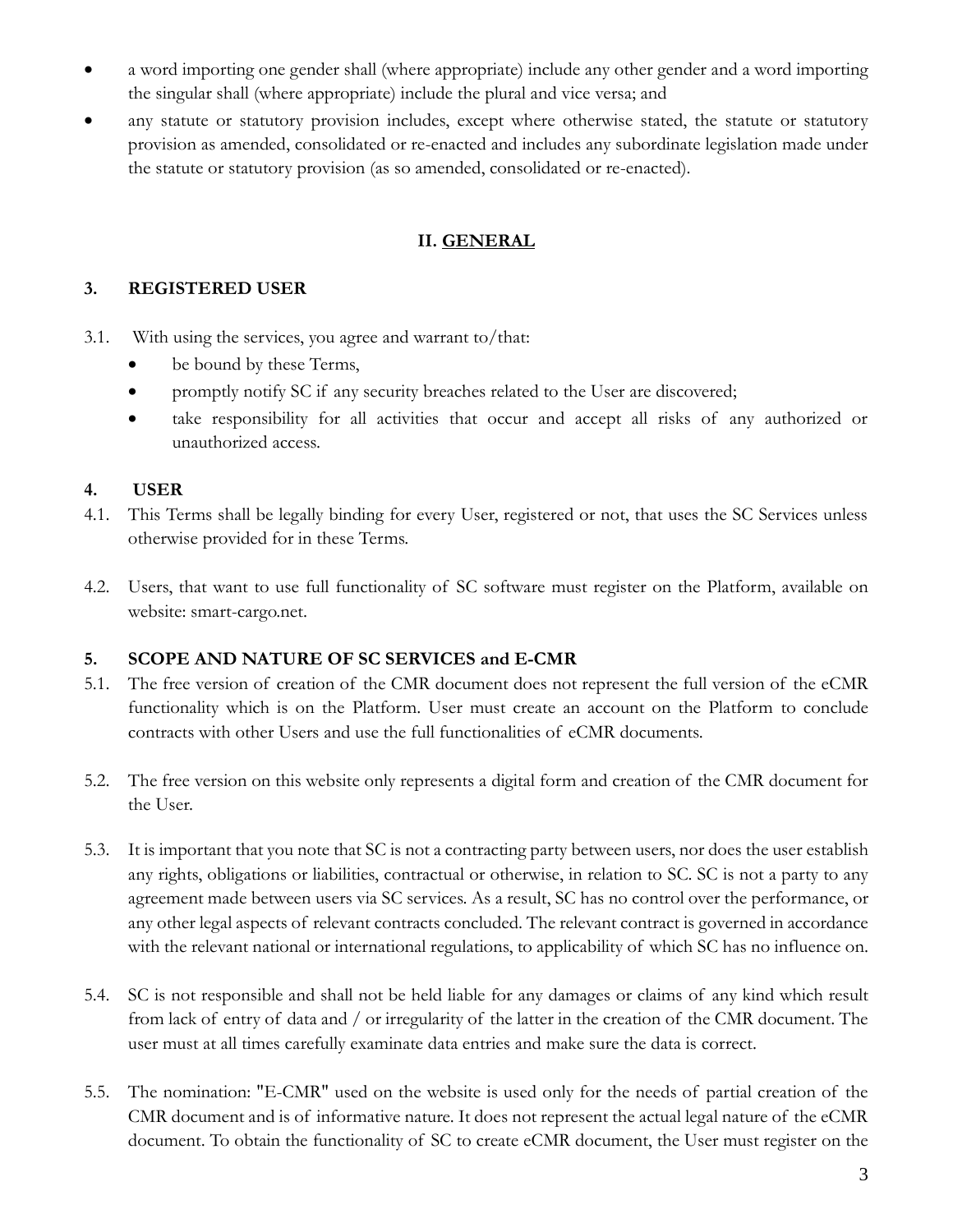Platform. The legal nature, validity and obligations arising from the created CMR document is subject to the rules of applicable law and in each individual case and subject to the interpretation of various competent authorities. SC does not guarantee for the lawful conclusion or validity of document under applicable law. Compliance of Transport documents with applicable laws is the sole duty of each user, not SC.

- 5.6. Transport documentation generated on the Website does not warrant that the Transport documentation:
	- shall be deemed valid by competent authorities in any jurisdiction,
	- is in accordance with national laws;
	- the country whose law is applicable to each Transport documentation or which courts are competent for its interpretation;
	- that transport documentation in electronic format is deemed valid in every jurisdiction.
- 5.7. SC services are merely a tool, that assist Users in filling out the relevant transport documentation in electronic format. The input data into the transport documentation are provided by the User. The correctness of data provided by the User is User's own responsibility.
- 5.8. The User has to verify that in the specific case the transport documentation has been completed correctly with all information required by applicable law and in accordance with the relevant legislation.
- 5.9. The SC is not responsible for damages caused to the User due to unlawful creation of the CMR, such as nullity or voidability or any other kind of invalidity or violation of legal rules. The User acknowledges, that he has no claims whatsoever toward SC arising from or in connection to the creation of CMR (or E-CMR). SC is not responsible for the rights or obligations between users arising from the conclusion of contracts between them.

# **6. LIMITATION OF LIABILITY**

- 6.1. You acknowledge that we cannot guarantee the continuous operation of or access to our SC Services. You further acknowledge that operation of and access to SC Services may be interfered with as a result of technical issues or other factors outside of our control. You agree that SC is not responsible for any failures, or temporal or permanent inability to procure the SC Services at any given time.
- 6.2. You agree that the SC Services are being provided to you on an "AS IS" basis. Hence, SC shall under no circumstances whatsoever be liable to the User, whether in contract, tort (including negligence), breach of statutory duty, or otherwise, for any loss of goodwill, profit, revenue, anticipated savings or any loss that is an indirect or secondary consequence of non-performance or disrupted performance of SC Services.
- 6.3. In addition, to the fullest extent permitted by applicable law, SC is not liable, and you agree not to hold SC responsible, for any damages or losses resulting in any way of the following:
	- Viruses or other malicious software obtained by accessing SC Services, or tools linked to SC Services;
	- Glitches, bugs, errors, or inaccuracies of any kind including information and graphics obtained from or in connection to SC Services;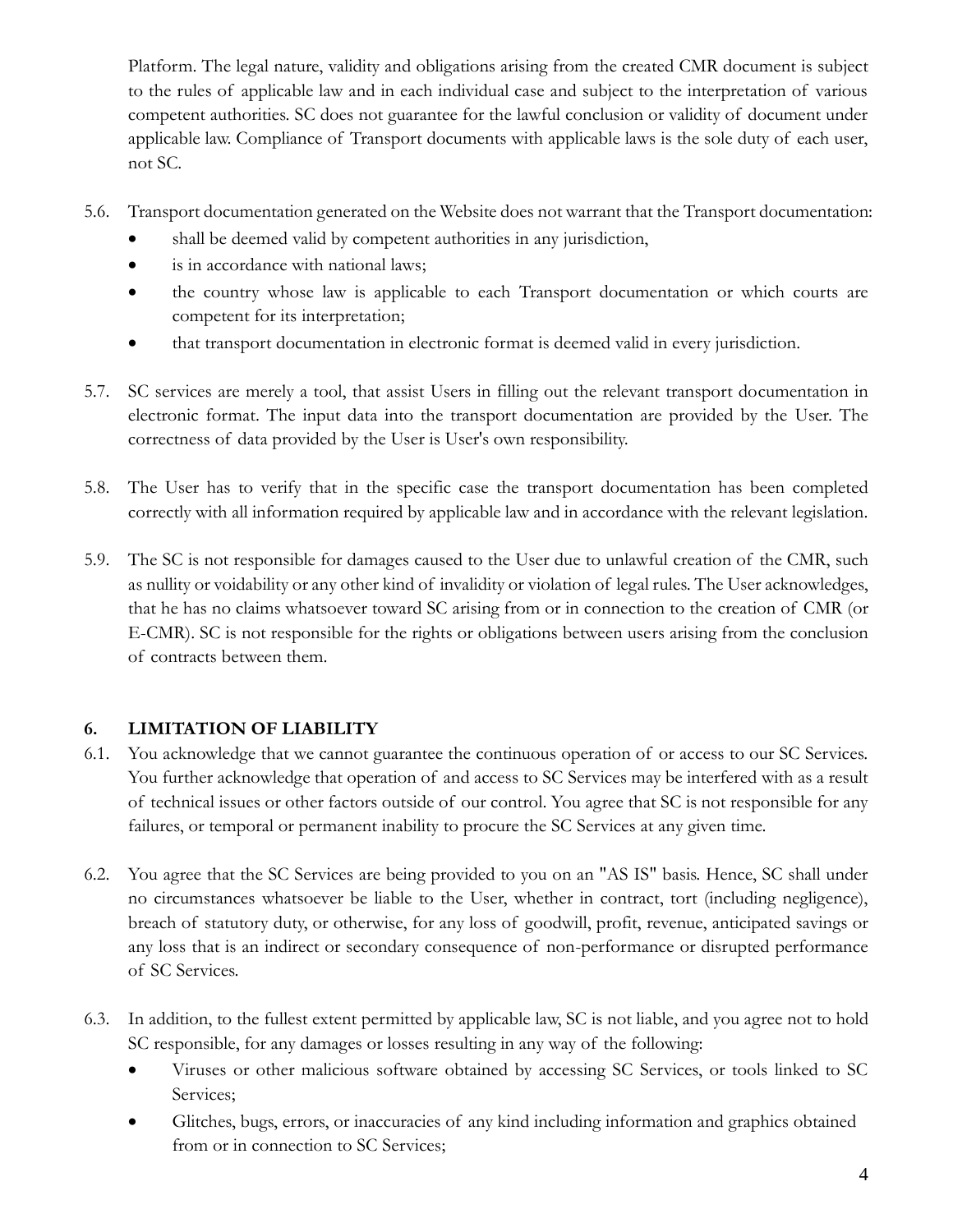- 6.4. In jurisdictions in which disclaimers listed in this provision (*6.*) are not fully applicable, it is to be deemed, that they must be applied to the fullest extent permitted by applicable law and to be interpreted that the common and true will of Parties is SC's limitation of liability to the fullest extent permitted by applicable law.
- 6.5. User is aware that SC Services are internet based and that SC cannot be liable for any disruption or performance failure of SC Services that are a consequence of distortion or fall-out of internet access or connection, regardless of the cause.
- 6.6. SC is not responsible and cannot be held liable for errors, missing data or misinformation resulting from User's abnormalities, defect, errors or false data input into CMR.
- 6.7. SC shall not be held liable, especially but not exclusively, for any kind of:
	- damages or loss of profit resulting from use or inability to use the SC Services;
	- damages or loss of profit resulting from any technical malfunction from or in relation to the SC Products,
	- damages or loss of profit or loss of data due to viruses or other malicious software obtained by accessing SC Services, or tools linked to SC Services, if the cause of the infection is on the part of the User or due to his lack of required diligence, if the cause of infection cannot be attributed to SC or if such infection is outside SC's reasonable control, or if such infection occurs despite SC's required diligence in deterring from such infections.
	- User's or SC's required diligence in deterring from such failures,
	- expenses and costs arising from the alternative supply of services or User's duty to mitigate;
	- damages or claims of any kind which result from User's lack of entry of data and/or irregularity of the entered data into the CMR.
- 6.8. If the User makes reference to a breach of these Terms or/and the Agreement must take all reasonable measures to reduce the damage inflicted by the alleged breach (duty to mitigate); otherwise the other party - SC, may demand reduced compensation.

### **7. INTELLECTUAL PROPERTY**

- 7.1. SC owns all Intellectual Property rights to SC Products and any other products SC developed and/or owned by SC relating thereto.
- 7.2. SC grants the User a Licence to use the SC Software, SC Services strictly in accordance with these Terms and only for purposes of performing the Users registered activity in his professional capacity, for his internal business purposes.
- 7.3. The User acknowledges the SC's rights to the Intellectual Property used on or in relation to the SC Products and the SC's business and the goodwill connected with it, as the SC's sole property. User is only permitted to use the Intellectual Property for the purposes of and during the term of this Agreement**,** other than to that extent, it has and shall have no right to use, or to allow others to use the Intellectual Property or any part of it, and shall not remove, alter or otherwise tamper with any trademarks, trade names, logos, numbers or other means of identification on the SC Products,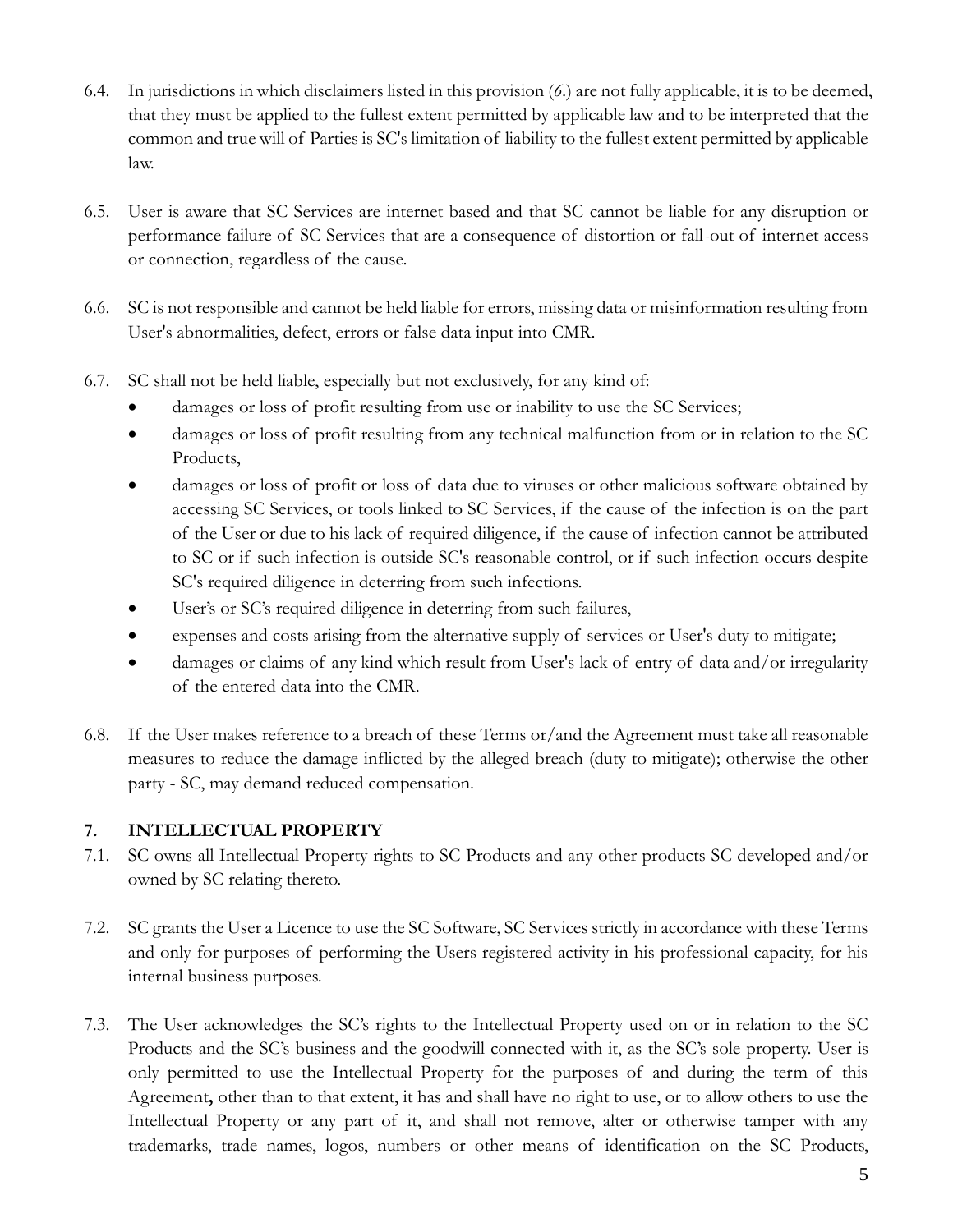promotional material or any packaging which come into the User's possession, custody or control, and shall not place any trade mark or trade name of its own on the SC Products or any packaging or other materials used in connection with them.

- 7.4. User is not allowed to distribute or reproduce Intellectual Property in any form or by any means, without the prior written permission of SC except in cases of fair use as provided for under applicable law. User agrees that SC's intellectual property may be used only as provided in these Terms. All rights not expressly granted herein are reserved to SC.
- 7.5. Any changes, alterations, improvements, reverse engineering, or similar actions and derivative work conducted on SC Software in breach of these Terms shall be deemed to belong to SC even if they would be regarded to be subject of independent Intellectual property rights under applicable law. In such cases, when it is necessary, the User stipulates to immediately transfer all intellectual property rights constituted by his unlawful actions listed prior, to SC. The SC shall in any event be entitled to full compensation for damages caused by breach of these provisions of Terms.
- 7.6. License granted to the User under these Terms will automatically terminate if SC suspends or terminates your access to the SC Services.

# **8. PRIVACY, DATA PROTECTION AND STORAGE**

- 8.1. Information about how SC collects, uses and shares Personal Data is described in SC's Privacy Policy.
- 8.2. SC Software does not allow SC to have insight in the User's data on the Platform that represent User's data (such as CMR data and other business data). SC can access this information only with explicit consent by the User.

### **V. FINAL PROVISIONS**

# **9. INDEMNITY**

- 9.1. The User undertakes and agrees at all times during the term of this agreement to indemnify the SC against any liabilities, direct or indirect damages or loss of profit incurred by the SC as a result of the User breaching these Terms or any law in force at any time or which result from or in connection with SC Services to the full extent permitted by applicable law.
- 9.2. For an (unregistered) User, the contract is deemed terminated when he ceases to use the SC services.
- 9.3. User hereby consents, that SC can, at his own discretion, without giving reason, by prior notice:
	- terminate the provision of SC Services,
	- discontinue or delay the provision of certain or all features of SC Services,
- 9.4. User hereby consents, that SC can, at his own discretion:
	- terminate the Agreement by:
		- deleting the Account of Registered User,
		- prohibit and disable the use of SC Services to (unregistered) Users,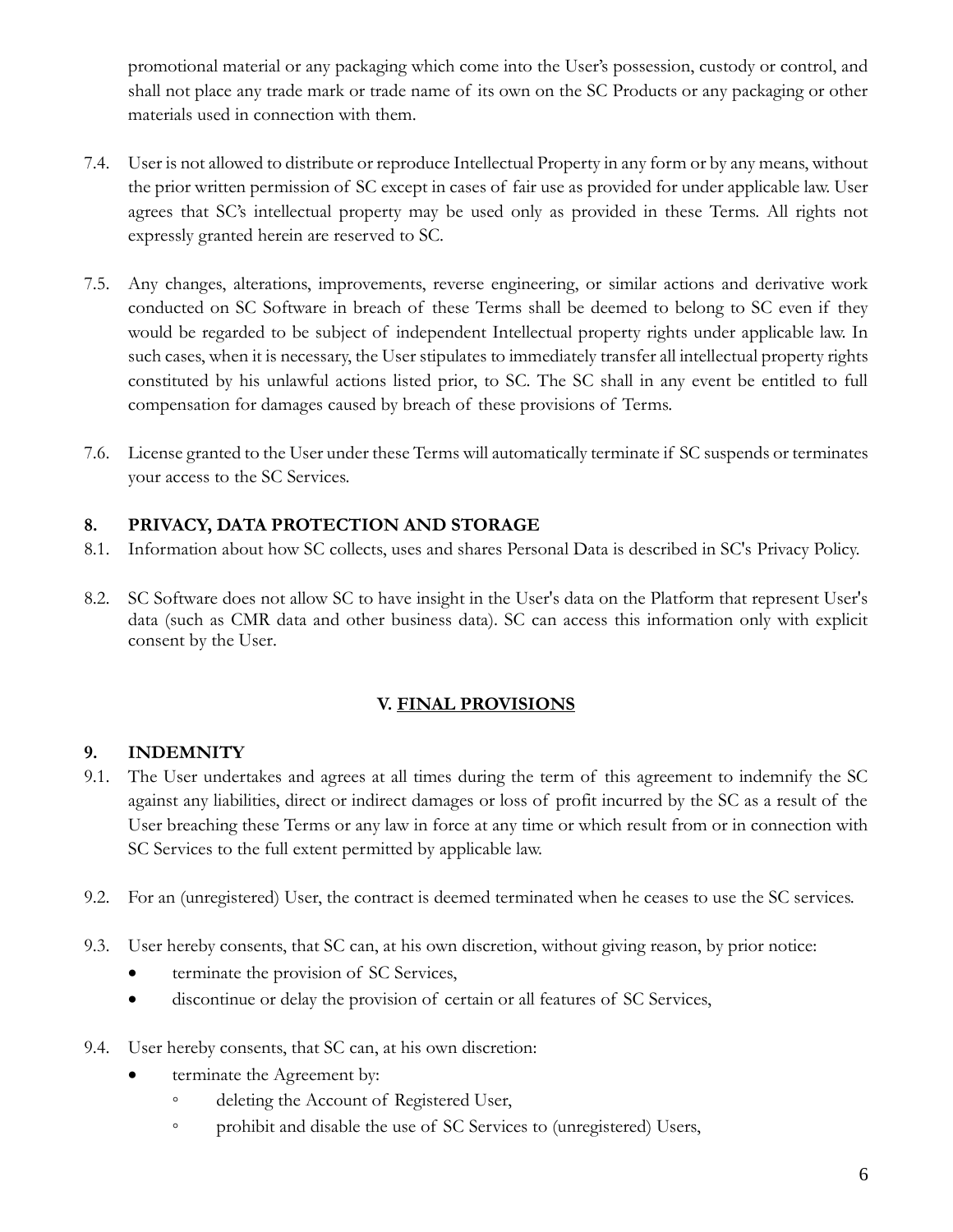◦ suspend the provision of Services to the User,

should the User:

- be in breach of provisions of these Terms and/or the Agreement,
- use the SC Services for illegal activities of any kind,
- access the SC Services without Authorisation,
- be in delay with outstanding liabilities,
- terminate the Agreement or delay, remove or temporarily disable the SC Services or some of its features because of:
	- security reasons,
	- updates or maintenance work on it,
	- unexpected technical difficulties,
	- order of competent authorities, such as law enforcement, government, administrative, court or similar authorities,
- 9.5. In the cases from the previous provision (*9.4.*), the user is not entitled to any compensation or damages.

### **10. NOTIFICATION**

- 10.1. Notifications relating to use and procurement of SC Services shall be made available to Users or *via*  User's e-mail address.
- 10.2. User may contact SC by email to the address: support $(a)$ smart-cargo.org If the message is sent on a work free day, it will be considered as received on the first working day at 9.00 AM according to GMT+1 and working days in Slovenia.
- 10.3. All communications and notices to be made or given pursuant to these Terms must be made in Slovenian or English language. Communications and notices made in other languages shall be deemed non-existent.

# **11. MISCELLANEOUS**

- 11.1. If any provisions of these Terms are held null or voidable, they are replaced with the provision that is closest to the meaning and effect of such provision and is interpreted to the intent of the original provision. In any case the rest of the Terms will remain in full force and effect.
- 11.2. These Terms shall consist of both the provisions contained therein and all the documents annexed thereto. Such annexes form part of these Terms and shall have effect as if set out in full in the body of these Terms. Any reference to these Terms or vice versa includes the referred document as such annexes.
- 11.3. This Agreement and any dispute or claim arising out of or in connection with it or its subject matter or formation (including non-contractual disputes or claims) shall be governed by and interpreted in accordance with the laws of Republic of Slovenia. The courts of Republic of Slovenia in Ljubljana shall